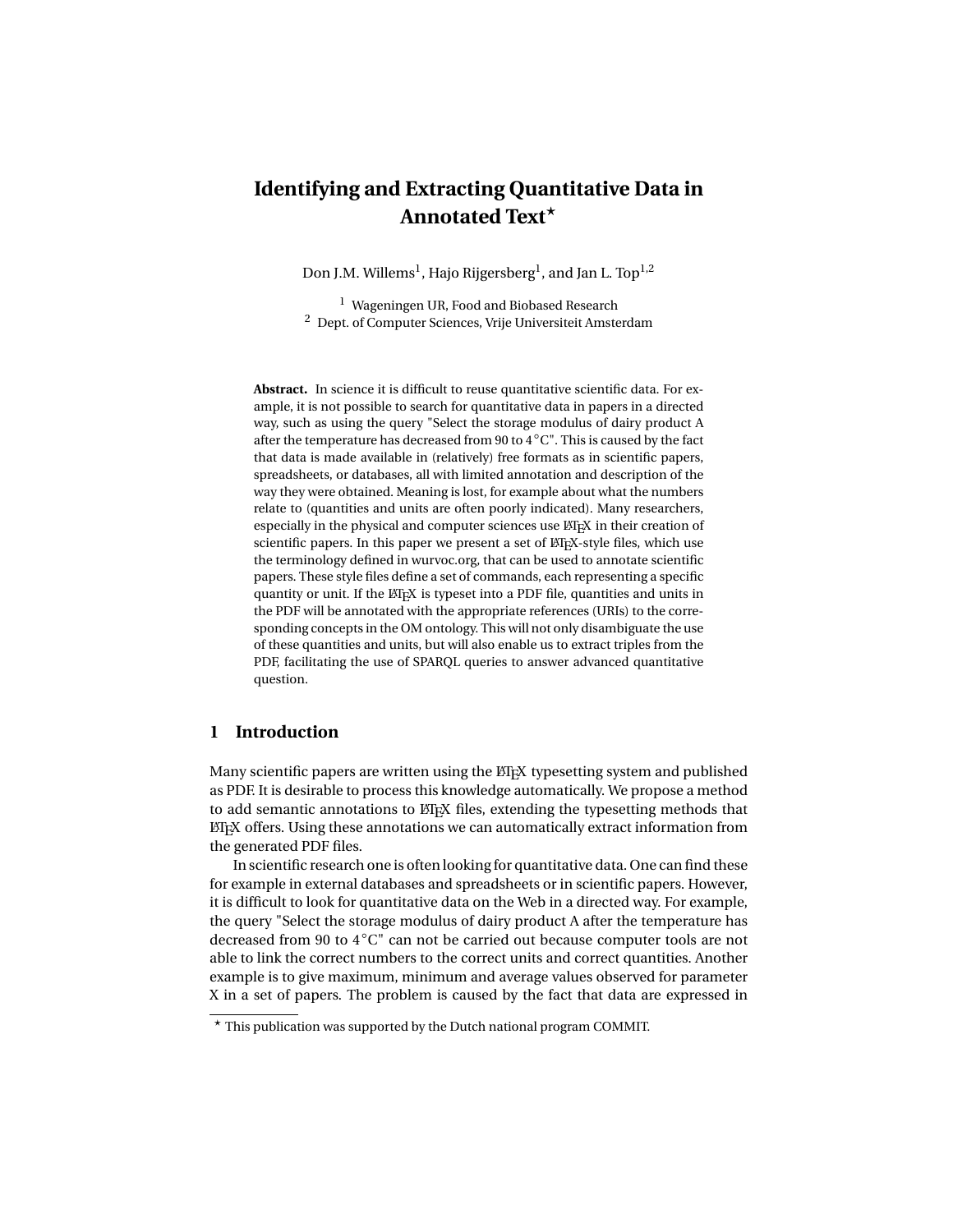relatively free formats, such as in text or in spreadsheets. The structure of the data is often not clear for a computer. A lot of research is being done on parsing the structure of scientific papers including tables (see for instance [\[1\]](#page-10-0)), which often contain a lot of quantitative data. The annotation of the data, however, is usually limited, including quantities and units that are often poorly indicated [\[2\]](#page-11-0). In other words, the context to which the numbers refer is often lost.

To approach these problems, formal terminology is developed in the discipline of the Semantic Web [\[3\]](#page-11-1). This terminology can be made publicly available through the Web, so that it can be used (referred to) in digital sources [\[4\]](#page-11-2). The ideal situation would be to have all information available in formal languages. This, however, requires a major effort in creating a consistent conceptual model of scientific knowledge and significant advances in automatic parsing and annotation of scientific texts. The work presented in this paper represents an important step in annotating texts with formal concepts.

Often quantitative work, in for instance the physical sciences, is presented in scientific papers that were created using the  $\mathbb{M}$ <sub>F</sub>X typesetting system[\[5\]](#page-11-3).  $\mathbb{M}$ <sub>F</sub>X is especially suited for the physical and computer sciences because of the extensive support for mathematical typesetting. The use of ET<sub>E</sub>X<sub>S</sub>tyle files provides a convenient way to add annotations to content, not only to the main text of an article but also to tables and even graphics created in LTFX.

In this exercise we focus on the annotation and extraction of quantities and units, defined in our Ontology of units of Measure and related concepts (OM; see Sec-tion [3\)](#page-2-0) from annotated content. Using custom LATEX commands, quantities and units with semantic annotations are inserted into the PDF with the appropriate references (URIs) to the corresponding concepts in the OM ontology. This will not only disambiguate the use of these quantities and units, but will also enable us to extract RDF [\[6\]](#page-11-4) triples from the PDF, enabling the use of SPARQL [\[7\]](#page-11-5) queries to answer advanced quantitative questions. This may greatly enhance searching and the processing of data in general. Because a computer will suffer less from ambiguity owing to the annotations, it can reach a higher quality in the support that it offers.

In this paper we will first focus on related work (Section [2\)](#page-1-0). Subsequently, in Sec-tion [3,](#page-2-0) we will briefly describe OM, discuss aliases in ETEX, propose commands for referring to quantities and units in  $\mathbb{M}$ <sub>F</sub>X, and describe the method for transforming equations from LATEX to RDF. In Section [4](#page-7-0) we will present a few examples of annotated scientific texts and in Section [5](#page-9-0) we will discuss the results.

## <span id="page-1-0"></span>**2 Related work**

General developments in the area of semantic publishing, have been presented in several papers [\[8,](#page-11-6)[9\]](#page-11-7). The authors express the need for annotating publications and extracting structured information from them. Otherwise the sheer number of references hinders interaction between related scientific activities. Assessing and integrating previous work benefits significantly if factual information is (also) available as Linked Open Data. These authors indicate the need for explicating the structure of arguments in scientific discourse, as well as a structured presentation of the con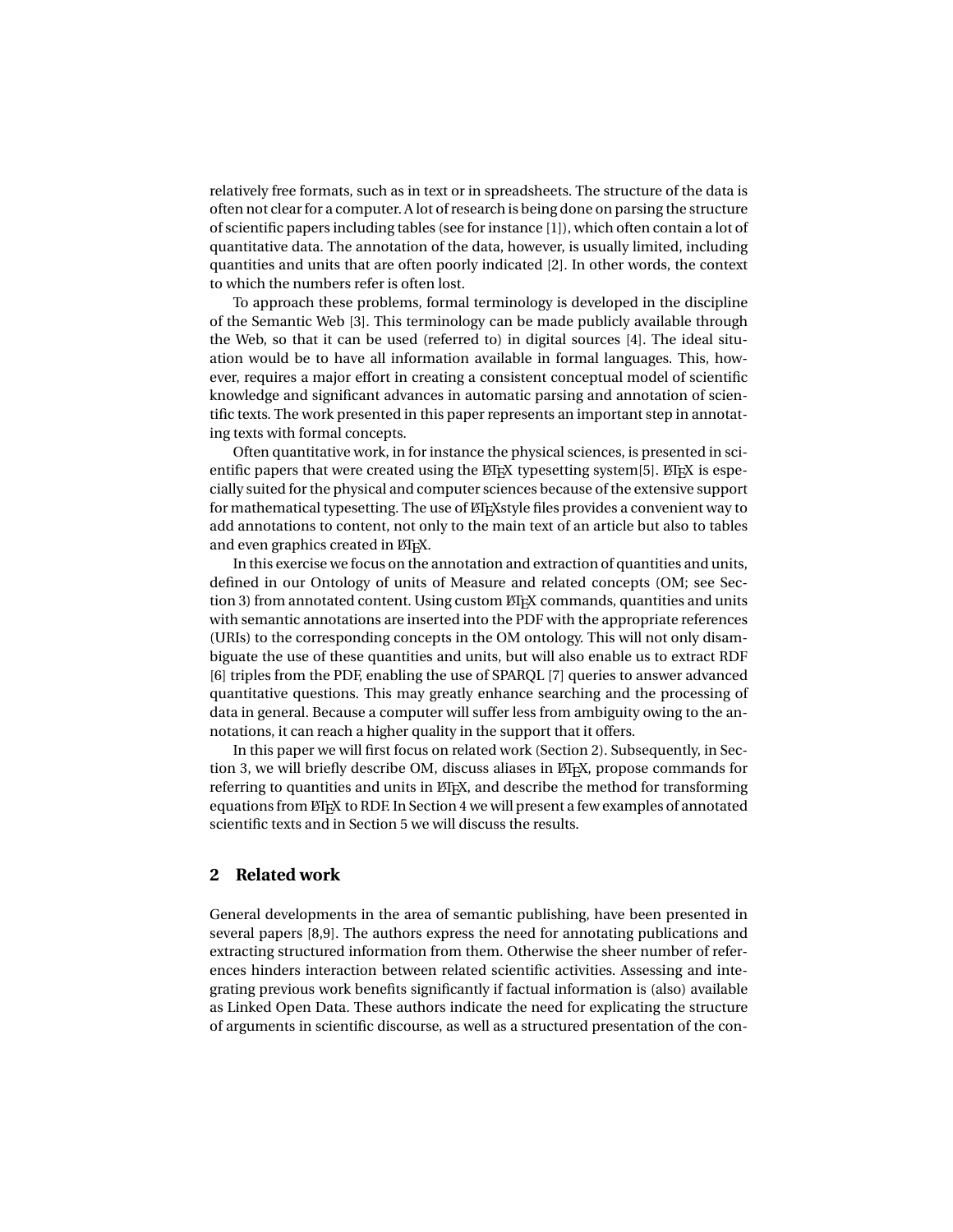cepts and relations between concepts. Our work is complementary, in the sense that we start by disclosing numerical facts which can be related to other concepts. We take a pragmatic approach by building on standard practice in writing  $\mathbb{E} \mathbb{E} \mathbb{E} \mathbb{E}$  documents.

Some approaches exist for semantically annotating LTFX files. STEX, Semantic Markup for  $T_FX/ET_FX$  [\[10\]](#page-11-8), consists of a collection of  $T_FX$  macro packages that allows the user to markup  $T_F X / E T_F X$  documents semantically, turning the documents in a format for mathematical knowledge management (MKM). The method focuses on mathematical relations, collections, and formats of numbers (e.g., decimals). STEX, however, cannot be used to annotate quantities and units.

The SIunits package for LATEX [\[11\]](#page-11-9) is a package that provides support for typesetting units, in more or less the same way as we do. Quantities, however, do not appear as such in this package. Moreover, as the package only provides typesetting, the concepts are not linked to a centrally available vocabulary on the Semantic Web.

SALT, Semantically Annotated LTEX[\[12\]](#page-11-10), provides a means for externalising rhetorical and argumentation captured within a publication's content. However, the approach does not relate to mathematical concepts or quantities and units.

Mathematics can be expressed in XML using MathML [\[13\]](#page-11-11) and can as such be incorporated into web pages. Equations in MathML can be expressed in two distinct formats: i) Presentation encoding, which as the name suggest supports the construction of traditional mathematical notation. ii) Content encoding supports the "encoding of the underlying mathematical meaning of an expression" [\[13\]](#page-11-11). While the scope of MathML itself does not include units, they can, however, be expressed in MathML [\[14\]](#page-11-12), including a reference to the URI of a concept in a formal vocabulary of units (such as OM).

Ideally, structured information should be extracted automatically from publications. Frameworks such as GATE [\[15\]](#page-11-13) provide functionality for automatically annotating text. It does not, however, provide the ability to automatically annotate equations, where only symbols are used for quantities and units, or graphics.

In previous work we have annotated quantities and units in Excel files, using an add-in for Excel we developed along with web services disclosing quantities and units from OM, and operations that can be performed on these terms, such as dimension and unit consistency checks on formulas and returning possible units for a particular quantity. In the present work we relate terms in ETEX documents to this same ontology (OM [\[16\]](#page-11-14)), extending the use of OM concepts to a broader audience.

# <span id="page-2-0"></span>**3 Method**

Typesetting (the creation of a visual representation of a text) using  $\mathbb{E} F$ <sub>E</sub>X is done using the T<sub>E</sub>X typesetting engine [\[17\]](#page-11-15) developed by Donald Knuth in the 1970s and 1980s. T<sub>EX</sub> provides a set of low level declarations or *commands* for typesetting. LATEX, developed by Leslie Lamport in the 1980s, provides a set of higher level commands that can be used to easily create documents without having to worry about their typographical appearance [\[5\]](#page-11-3). These sets of commands can easily be extended (and often are) by users to define a set of personal commands for typesetting particular pieces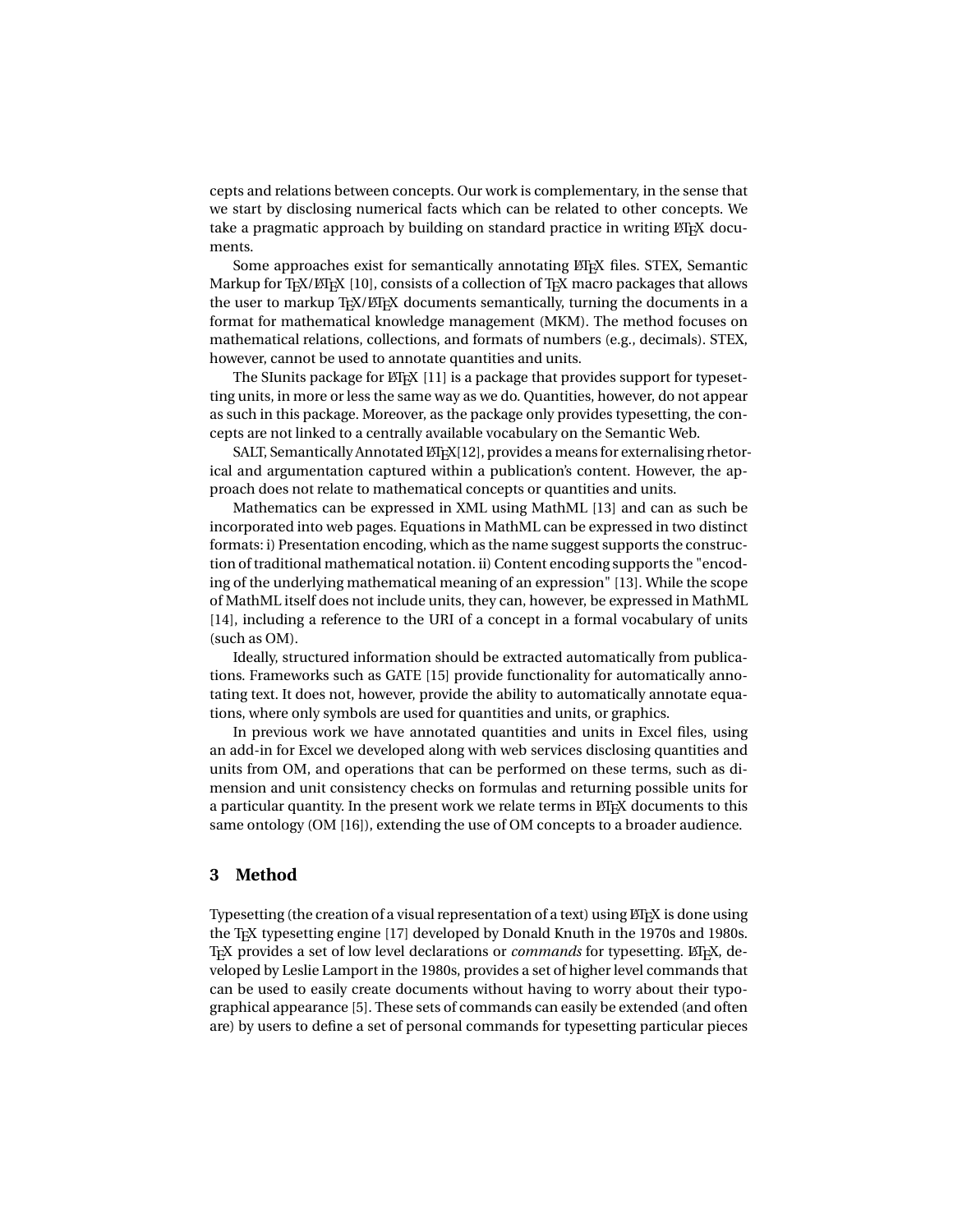of information that are often used. These commands are either defined in the main  $\Delta E$ <sub>EX</sub> source file or in style files which can be imported into the main  $\Delta E$ <sub>EX</sub> file.

In this paper we present a ETEX package (as a set of style files) that uses terminology as offered through our ontology platform wurvoc.org.

#### **3.1 Ontology of units of Measure and related concepts (OM)**

The ontology that we use to refer to in the LATEX files is OM. OM is an ontology based on older ontologies of units of measure, such as EngMath by Tom Gruber [\[18\]](#page-11-16). In earlier work [\[16\]](#page-11-14) we have compared OM, EngMath and other ontologies, and OM appeared to be the most extended ontology, e.g. defining the most of the relevant concepts in the quantitative domain, such as "quantity", "unit of measure", "dimension", "measure", "measurement scale", etc.

OM defines concepts such as unit, quantity and dimension. Quantities are related to units of measure and measurement scales that can be used to express them using the relation \unit\_of\_measure. Units of measure are defined by some observable standard phenomenon, such as the length of the path travelled by light in a vacuum during a time interval of 1/299 792 458 of a second, for meter. Measures, such as "3 kilogram" are used to indicate values of quantities. Multiples and submultiples of units have a prefix, such as in kilogram and millimetre.

Systems of units organise quantities and units of measure, e.g. the International System of Units (SI). Such a system defines base units and derived units. Base units are units that cannot be defined in terms of other units (e.g. metre and second). Base units can be combined into derived units, such as for example metre per second  $(ms^{-1})$  $(ms^{-1})$ .

OM is based on a semi-formal description of the domain of units of measure, drafted from several paper standards that we have analysed, e.g. the Guide for the Use of the International System of Units [\[19\]](#page-11-17), by the NIST. For a full list of statements, the sources that we have used, and ontological choices made, see previous work [\[16\]](#page-11-14).

OM is modelled in OWL 2 [\[20\]](#page-11-18). The ontology is published as Linked Open Data [\[21\]](#page-11-19) through our vocabulary and ontology portal wurvoc.<sup>[3](#page-3-0)</sup> OM can be used freely under the Creative Commons 3.0 Netherlands license.

### **3.2 Aliases in LATEX**

When using  $\mathbb{E} \mathbb{F}$  it is often preferable to create *aliases* for often used (complex) command structures instead of retyping these command structures again and again.

For instance,  $\text{ETr}X$  source code becomes more difficult to interpret when units are used in an equation. To create a statement like:

<span id="page-3-1"></span>
$$
G = 6.673 \times 10^{-11} \,\mathrm{N} \,\mathrm{m}^2 \,\mathrm{kg}^{-2} \tag{1}
$$

which is the gravitational constant, the following LTFX source code can be used:

<span id="page-3-0"></span><sup>3</sup> http://www.wurvoc.org/vocabularies/om-1.8/. The objective of wurvoc.org is to publish vocabularies and associated web services relevant to the general domain of physical units and quantities and in particular the domains of life sciences and agrotechnology. In wurvoc one can browse vocabularies and directly interface with them.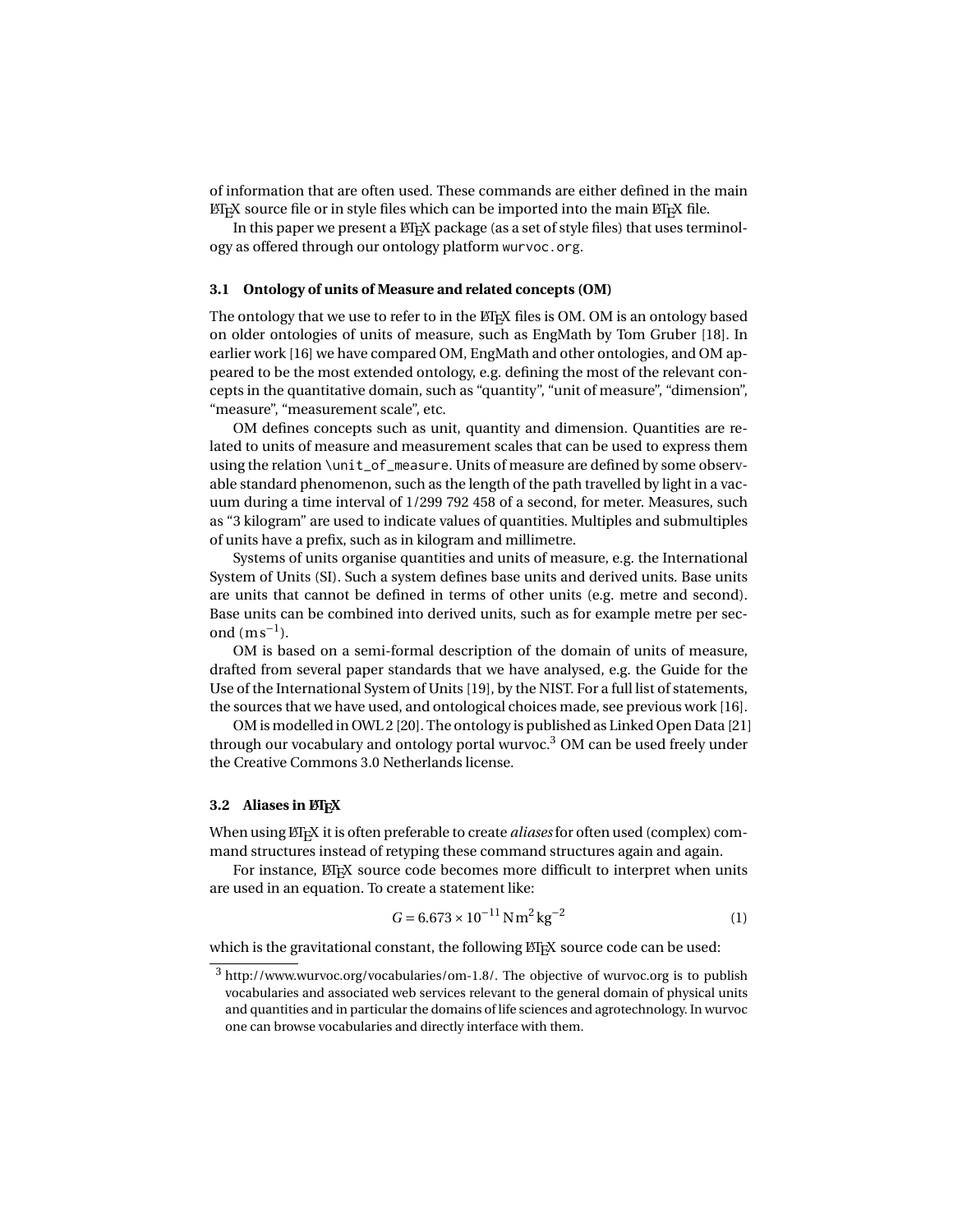G = 6.673\times 10^{-11} \mathrm{N} \mathrm{m^2} \mathrm{kg^{-2}}

Units are written in a non-bold but upright font (i.e. not cursive as is used for quantities and variables).

To make things easier, authors using LTFX construct self-defined aliases. For instance, for the unit for the gravitational constant we might define a new command:

```
\newcommand{\Gunit}{\mathrm{N} \mathrm{m^2} \mathrm{kg^{-2}}}
```
and for exponents:

\newcommand{\E}[1]{\times10^{#1}}

The author can then use his custom defined commands (or aliases) \Gunit and \E to insert the correct unit and exponent. Equation [1](#page-3-1) can then be typeset using

 $G = 6.673\E{-11}$  \Gunit

which is much easier to interpret by humans.

Sets of often used aliases can be created and distributed using style files. These LATEX examples use custom commands to provide easier typesetting of mathematical expressions. We would like to use these typesetting commands (aliases) to insert semantic information into the mathematical expressions.

#### **3.3 Semantic annotations**

As aliases are used quite often by authors, it becomes possible to add extra information to the output produced when typesetting LTEX files. The extra information we would like to provide in scientific texts are links (URIs) to ontological definitions of the quantities and units used as defined in the Ontology of units of Measure (OM, [\[22\]](#page-11-20), prefix is om:). To this end we have created a set of style files (a package) that define a large set of aliases that not only create the correct symbols and layout for quantities and units, but also provides annotated links to the ontological concepts describing these quantities and units. As most ETEX source files are typeset into PDF files these days, we have decided to use PDF annotations (more specifically hyperlinks) to create the links to the ontological concepts. The URI of the annotated concept is added to the PDF as a hyperlink and will generally only be visible when the mouse cursor hovers above the linked text.

Using the hyperref package, hyperlinks are inserted into the PDF produced by LATEX by defining aliases with a custom command:

1 \newcommand{\annot}[3]{ 2 \ifthenelse{\isempty{#3}} 3 {\href{om:#1}{#2}} 4 {\href{om:#1}{#3}} 5 }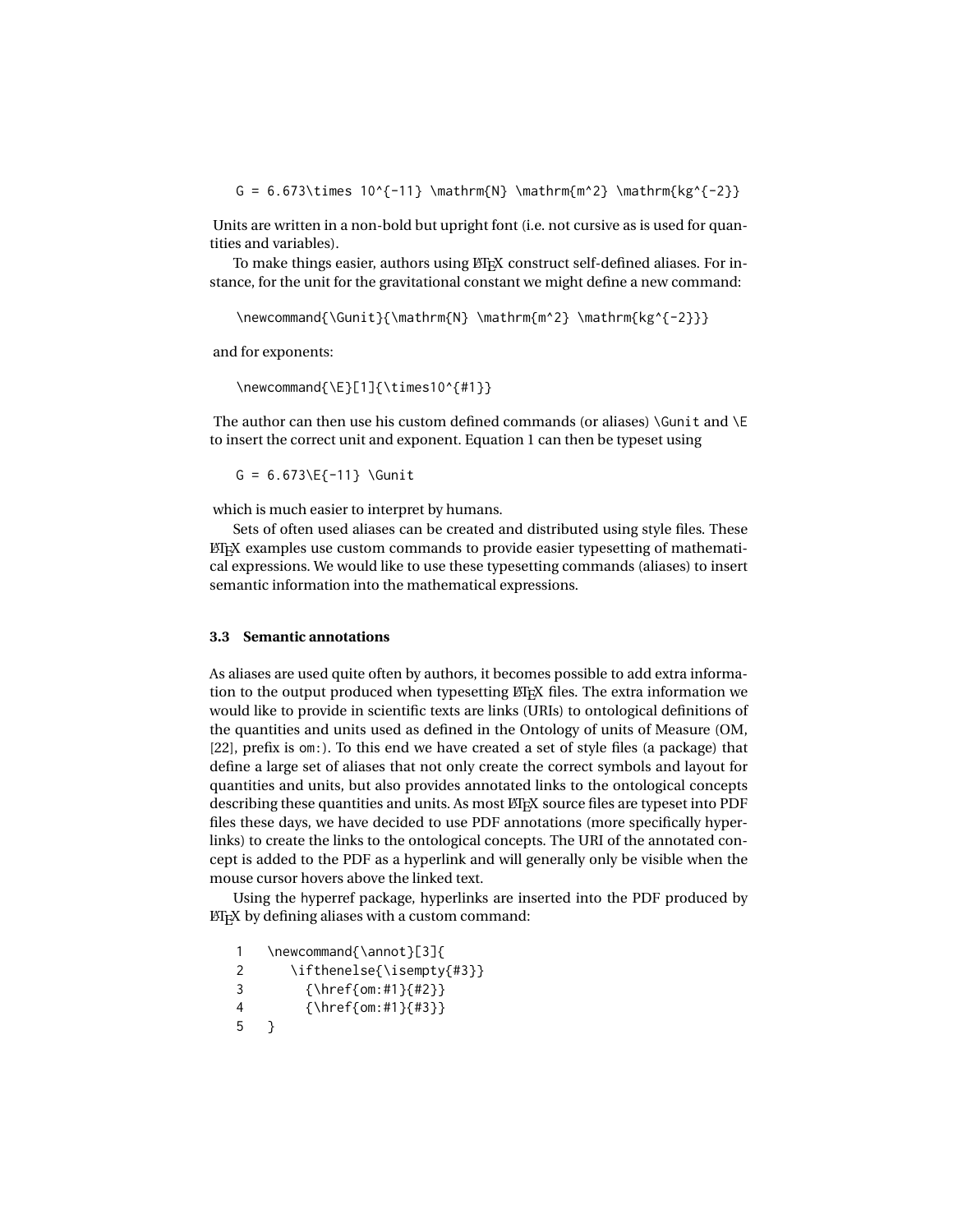In the first line, the command \annot is defined with three parameters. The first parameter is the part of the URI in the OM ontology of the concept (quantity or unit) that comes after om:, which is the base URI for the OM ontology. The second parameter is the default symbol used for this quantity or unit, and the third (optional) parameter can be used by an author to insert a custom symbol for the same concept. The second line checks whether the author has used an optional symbol. If not, the third line will insert the default symbol (the second parameter) with a hyperlink consisting of the base URI concatenated with the first parameter. If the author used the third parameter for a custom symbol, this symbol is used instead, with the same URI (line 4).

The \annot command is defined in the om.sty style file provided in our OM- $EFT<sub>F</sub>X$  distribution. A few other commonly used commands, such as  $\vee$ ect to typeset vectors, \E to typeset exponents such as 4.2 ×  $10^3$  $10^3$ , and \unit to typeset units are also provided in this file.

To annotate an equation like:

$$
||\mathbf{a}|| = 5.433 \times 10^{-1} \,\mathrm{m}\,\mathrm{s}^{-2} \tag{2}
$$

which would normally be produced by the source code:

 $|\{\vector{a}\}\| = 5.433 \times 10^{-1}\unit{m}\unit{s^{-2}}$ 

can now be obtained, with the same result, using the following code:

||\Acceleration || = 5.433\E{-1}\metrePerSecondSquared

This LATEX code, while not much shorter, is more easy to interpret by humans. For all units and quantities in OM a human readable alias, such as \Acceleration, is provided in the LATEX style files. Aliases from the SIUnits package [\[11\]](#page-11-9) will also be included, so that texts created with SIUnits can easily be converted to include OM annotations.

More importantly, however, for our purposes, is the addition of the hyperlink pointing to the relevant concept. To facilitate this, the following aliases were defined:

1 \newcommand{\Acceleration}[1][]{ 2 \annot{Acceleration}{\vect{a}}{#1} 3 } 4 5 \newcommand{\metrePerSecondSquared}[1][]{ 6 \annot{metre\_per\_second\_squared}{\unit{m} \unit{s^{-2}}}{#1} 7 }

In line 2, we use the \annot command to create an alias for the quantity acceleration with URI: om:Acceleration and default symbol '**[a](http://www.wurvoc.org/vocabularies/om-1.8/Acceleration?type=quantity)**'. In line 6 the same is done for the unit metre per second squared (URI: om:metre\_per\_second\_squared). The first parameter to the \annot command (Acceleration in line 2, and metre\_per\_second-\_squared in line 6) provide semantic annotations to the mathematical expression. The second (\vect{a} in line 2, and \unit{m} \unit{s^{-2}} in line 6) and third parameters (#1 in both line 2 and 6) are only concerned with typesetting.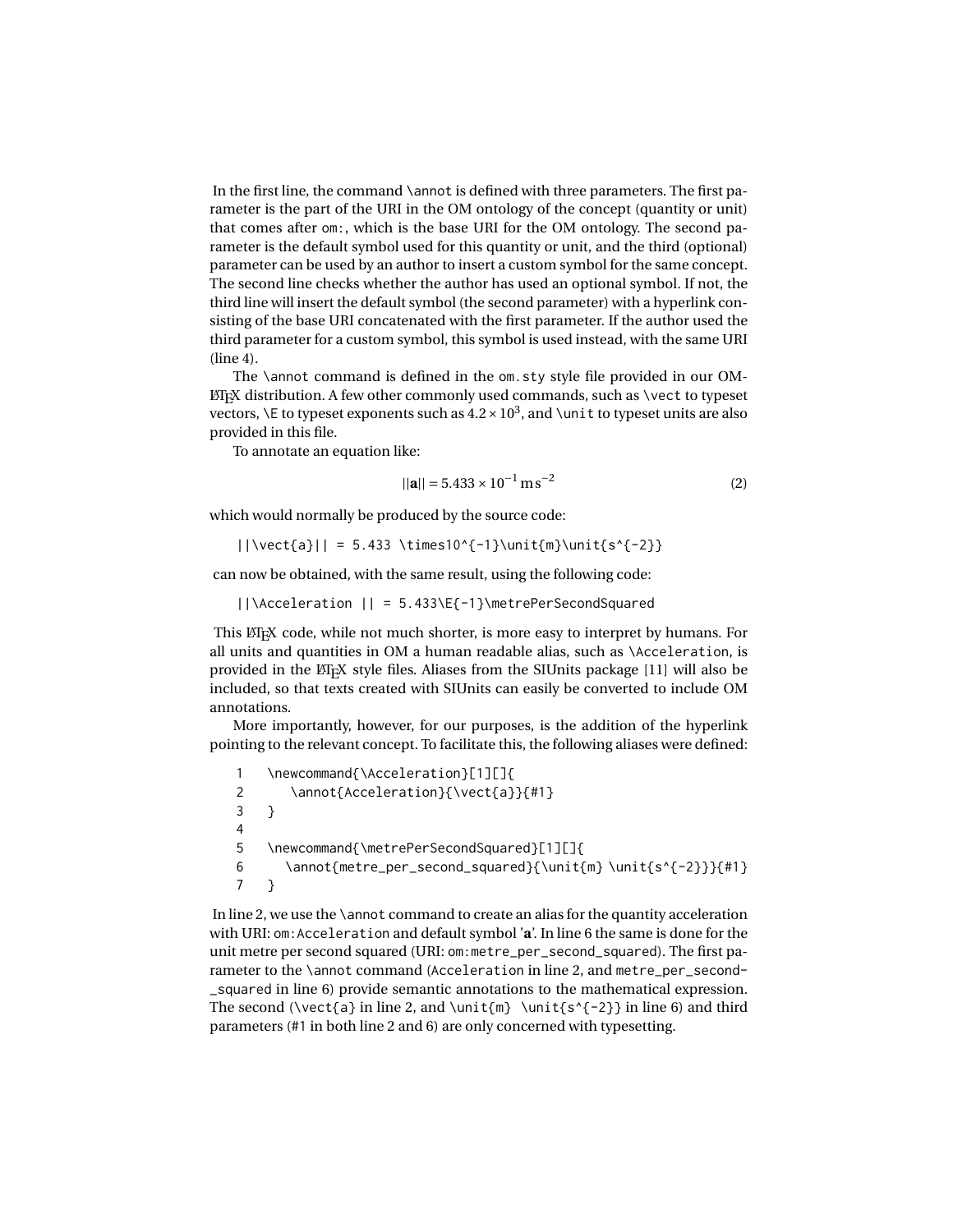All LATEX commands representing quantities and units can also be used with user defined symbols simply by adding an (optional) parameter to a command. For instance, the command \LuminousFlux produces the symbol for the quantity luminous flux '*[F](http://www.wurvoc.org/vocabularies/om-1.8/Luminous_flux?type=quantity)*' with a link to the related concept (om:Lumious\_flux) in the OM ontology. If the author wants to use another symbol to represent luminous flux, he or she can achieve this by specifying the alternative symbol as an argument: \LuminousFlux[\Phi] produces '[Φ](http://www.wurvoc.org/vocabularies/om-1.8/Luminous_flux?type=quantity)', still linked with the same concept in the OM ontology. If desired sub- and superscripts can also be used in the argument: \LuminousFlux[F\_{\lambda}] produces '*[F](http://www.wurvoc.org/vocabularies/om-1.8/Luminous_flux?type=quantity)λ*', again linked with the same URI.

#### **3.4 URI and equation extraction**

When using the typesetting tool pdflatex to create PDF files from the LATEX source, the URIs representing the unit and quantity concepts are inserted as hyperlinks into the PDF. To use these annotations we have to parse the PDF files to find the hyperlinks (URIs). Using Apache's PDFBox <http://pdfbox.apache.org/> we were able to create a small Java tool to parse the PDF files and extract the URIs representing concepts in OM and linking these URIs to the text.

Using this setup we are able to extract OM concepts (units and quantities) from a text generated with OM-annotated LTEX. We would, however, also like to extract the semantics of statements like  $V = 15.2 \text{m}^3$  $V = 15.2 \text{m}^3$  (i.e. we would like to extract the fact that the quantity *volume* has a value of 15.2 in units of *cubic metre*). To this end we have also added the functionality of finding binary (=,  $\lt$ ,  $\gt$ ,  $\approx$ , etc.) relations in the text to the extraction tool.

When a PDF is parsed by the extraction tool, URIs for units and quantities, numeric values and binary relations are tagged in the text. Operators, like \E are also recognised, and in the case of exponents, the value is changed accordingly (e.g.  $5.2 \times$  $10<sup>3</sup>$  $10<sup>3</sup>$  is changed to 5200). The tool then applies rules to find patterns in the text like:

[QUANTITY] [BINARY\_RELATION] [VALUE] [UNIT]

If the tool comes across such a pattern, the combination of quantity, relation, value, and unit is stored. For instance the equation:

$$
E_{\rm k} = 1.209 \times 10^{-2} \,\text{eV} \tag{3}
$$

is extracted as:

1 [QUANTITY=om:Kinetic\_energy] [BINARY\_RELATION='='] 2 [VALUE=0.01209] [UNIT=om:electronvolt]

In this manner quantitative statements can be extracted from PDF generated with OM annotated LATEX.

#### **3.5 Transformation to RDF**

The result of the extraction can then be transformed into RDF statements using the OM ontology. For instance, the following equation

<span id="page-6-0"></span>
$$
F = 15.2 \,\mathrm{N} \tag{4}
$$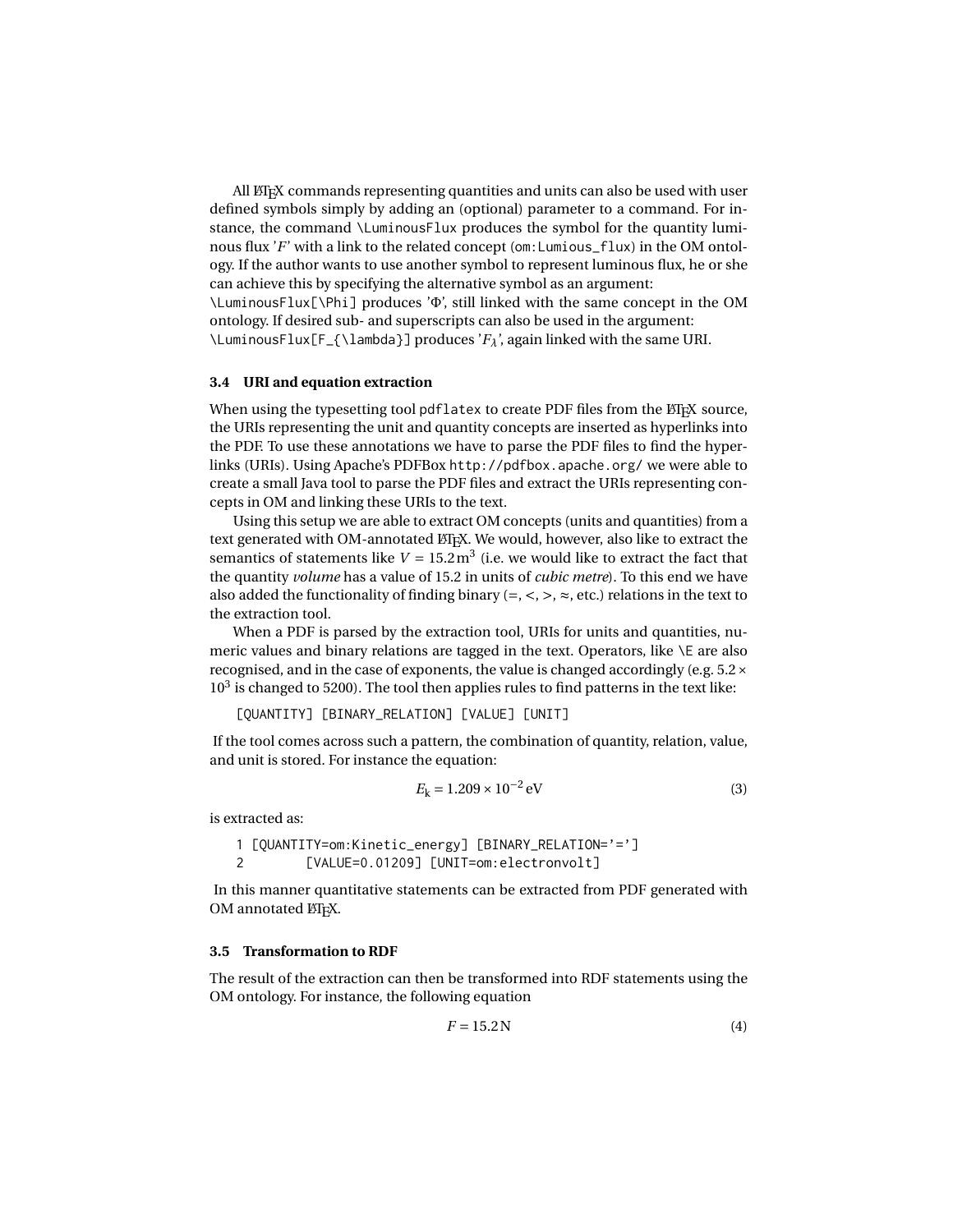

<span id="page-7-1"></span>Fig. 1. Extracted RDF representing Equation [4.](#page-6-0) This graph only represents OM-specific data; other information such as provenance data are present in the full RDF graph.

can be transformed into RDF (in turtle format [\[23\]](#page-11-21)):

| $\mathbf{1}$ | $mg:$ force om: value $mm:$ $15.2$ $N:$             |
|--------------|-----------------------------------------------------|
| $2^{\circ}$  | a om:Force .                                        |
| 3            | $mm:$ $15.2$ N a om:Measure ;                       |
| 4            | om:numerical_value "15.2"^^xsd:double :             |
| .5           | om:unit_of_measure_or_measurement_scale om:newton . |

where mm and mq are prefixes for custom defined namespaces (possibly pointing to the URI for the original text, thereby ensuring provenance) for measures and quantities respectively, and om is the prefix for the OM namespace. This statement can also be visualised as a graph (Figure [1\)](#page-7-1).

The current extraction tool is not only able to create the statements to model the equation in RDF, but it is also able to export these RDF statements to an RDF triple store, where it can be combined with other semantic data extracted from the PDF, or obtained from other sources.

#### <span id="page-7-0"></span>**4 Real-world examples**

The number of detected measures depends on the type of paper; experimental papers tend to contain more measures than theoretical papers. For example the fifth page of a paper on water vapour sorption in gluten and starch films contains the following text:

[...] [T](http://www.wurvoc.org/vocabularies/om-1.8/Temperature?type=quantity)he obtained parameter values for starch films ( $T_g = 540 \pm 10$  K and  $\Delta C_p =$  $0.32 \pm 0.02 \text{g}^{-1} \text{K}^{-1}$ ) differ from the values obtained by van der Sman and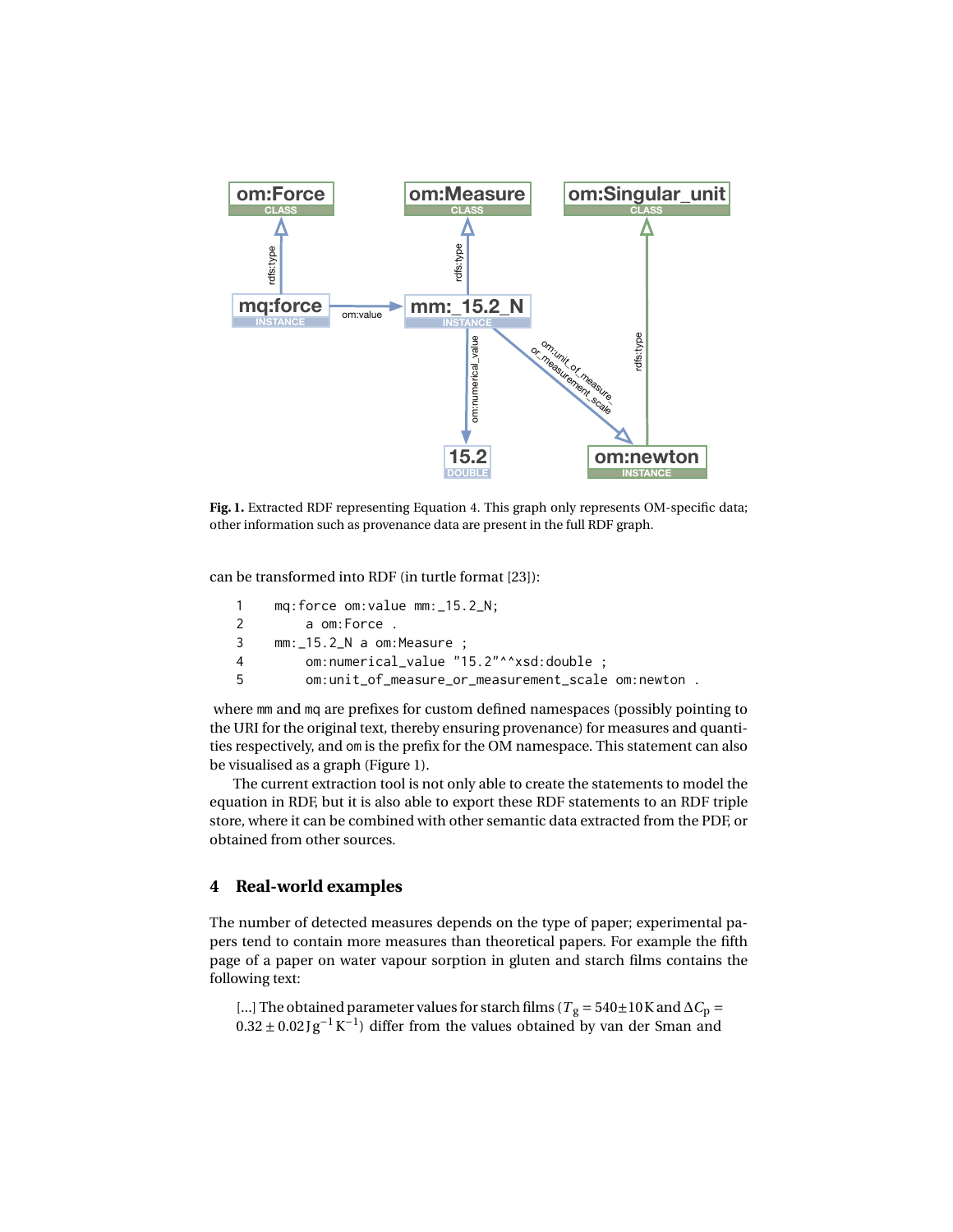Meinders (2011) from the data of starches from different botanical sources and obtained with different experimental techniques ( $T_g \approx 475$  $T_g \approx 475$ K,  $\Delta C_p \approx$  $0.43 \text{Jg}^{-1} \text{K}^{-1}$ ) but are in close agreement with the values obtained by Bizot et al. (1997) for pea amylose determined using DSC ( $T_g$  $T_g$  = 58[9K](http://www.wurvoc.org/vocabularies/om-1.8/kelvin?type=unit) and  $\Delta C_p = 0.27 \text{ J g}^{-1} \text{K}^{-1}$ ). [...]<sup>[4](#page-8-0)</sup>

which contained six measures. Our extraction tool extracted all six measures correctly, for example, the following RDF triples were extracted for the last measure of change of water specific heat ( $\Delta C_p = 0.27$  J g<sup>-1</sup> K<sup>-1</sup>):

1 mq:specific\_heat om:value mm:\_0.27\_JpgK; 2 a om:Specific\_heat. 3 mm:\_0.27\_JpgK rdfs:type om:Measure; 4 om:numerical\_value "0.27"^^xsd:double; 5 om:unit\_of\_measure\_or\_measurement\_scale 5 om:joule\_per\_gram\_kelvin.

As one can see the measure has been extracted successfully and is correctly modelled in terms of OM. At the moment, we assume that  $\Delta C_p$  is one symbol for a specific quantity and not a mathematical operation. Finally, it is not possible to add error values to the conceptual model (e.g.  $T_g = 540 \pm 10$  $T_g = 540 \pm 10$  K) and to distinguish between = and ≈.

The extracted triples do not specify the source of the specific heat (i.e. the specific heat for pea amylose determined using DSC). This is a case for further (automatic) semantic annotation beyond OM. Including more extensive annotation would make the semantic information even more valuable. One could start searching in scientific RDF databases for articles on "specific water vapour heat" with a value between "0.2" and "0.3 J  $g^{-1}K^{-1}$ ".

As a second example of measures in an experimental paper consider the abstract of a paper on observations of a young star. The abstract alone contains six measures:

We present CS(J=2-1) interferometric observations obtained with the Nobeyama Millimeter Array (NMA) toward a protostar (GH2O 092.67 + 03.07) in the Cygnus OB7 giant molecular cloud [\(distance](http://www.wurvoc.org/vocabularies/om-1.8/Distance?type=quantity)  $= 800 \,\text{pc}$ ). The data clearly in-dicate the presence of a compact [\(size](http://www.wurvoc.org/vocabularies/om-1.8/Diameter?type=quantity)  $\simeq 8 \times 10^3$  $\simeq 8 \times 10^3$  $\simeq 8 \times 10^3$  [AU\)](http://www.wurvoc.org/vocabularies/om-1.8/astronomical_unit?type=unit) and young out-flow with [dynamical time scale](http://www.wurvoc.org/vocabularies/om-1.8/Time?type=quantity)  $\simeq$  350[0 year.](http://www.wurvoc.org/vocabularies/om-1.8/year?type=unit) [...] We derive a [total mass](http://www.wurvoc.org/vocabularies/om-1.8/Mass?type=quantity) of  $\simeq$  0.[6M](http://www.wurvoc.org/vocabularies/om-1.8/?type=unit) $_{\odot}$  and  $\simeq 12\,\rm M_\odot$  for the outflow and disk respectively. The comparison of the NMA data with a simple model of infalling disk indicates a mass of the central object in the range  $4.0 < M < 7.5 M_{\odot}$  $4.0 < M < 7.5 M_{\odot}$  $4.0 < M < 7.5 M_{\odot}$  $4.0 < M < 7.5 M_{\odot}$  $4.0 < M < 7.5 M_{\odot}$ . [...]<sup>5</sup>

In this example the names of the quantities are annotated as text (not math, e.g. ['size](http://www.wurvoc.org/vocabularies/om-1.8/Diameter?type=quantity)  $\simeq$  8 × [10](http://www.wurvoc.org/vocabularies/om-1.8/operators/exponent?power=3)<sup>3</sup> [AU'](http://www.wurvoc.org/vocabularies/om-1.8/astronomical_unit?type=unit)) as in: \Diameter[size] and is actually parsed correctly by our extraction tool:

<span id="page-8-0"></span><sup>4</sup> Laura Oliver, Marcel B.J. Meinders, Dynamic water vapour sorption in gluten and starch films, Journal of Cereal Science, **54**-3 (2011), pages 409-416.

<span id="page-8-1"></span><sup>5</sup> Bernard, J.P., Dobashi, K. , Momose, M.: Out flow and disk around the very young massive star GH2O 092.67+03.07. Astronomy and Astrophysics **350** (1999), pages 197-203.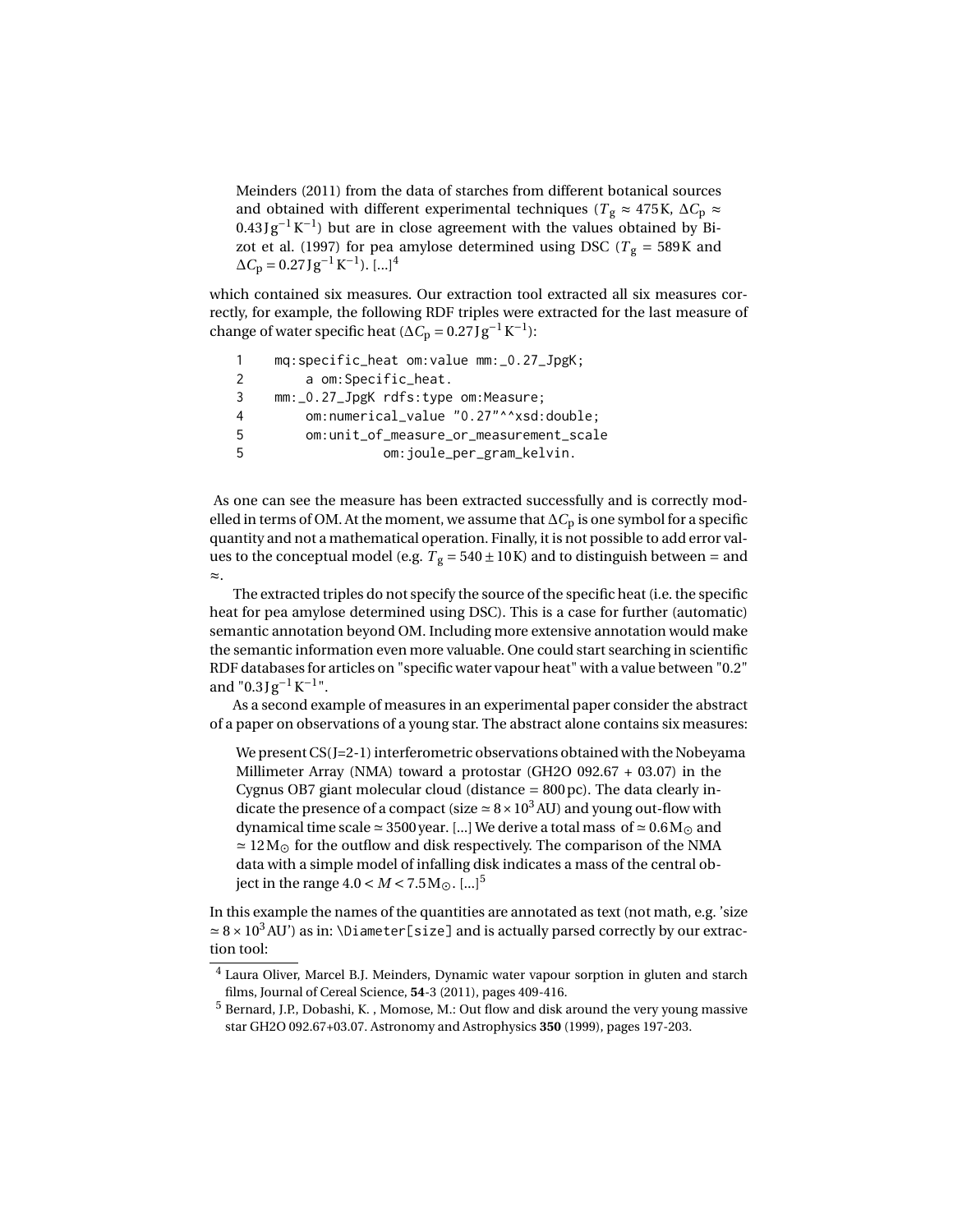```
1 mq:size om:value mm:_8000_AU;
2 a om:Diameter.
3 mm:_8000_AU rdfs:type om:Measure;
4 om:numerical_value "8000.0"^^xsd:double;
5 om:unit_of_measure_or_measurement_scale
6 om:astronomical_unit.
```
Please note that the numerical value containing an exponent ( $8 \times 10^3$  $8 \times 10^3$  $8 \times 10^3$ ) is interpreted correctly (8000).

## <span id="page-9-0"></span>**5 Discussion**

Embedding numerical facts in otherwise textual documents incurs a tension between the use of natural language and structured formats. We submit that scientists should be able to put their arguments forward with minimal technical constraints. On the other hand, embedding RDF-OWL type annotations eliminates ambiguity and simplifies computer processing. For example, consider the following statement:

The water vapor permeability for optimal crispness and crumb softness retention was  $8 \times 10^{-9}$  $8 \times 10^{-9}$  $8 \times 10^{-9}$  g/(m s Pa).<sup>[6](#page-9-1)</sup>

It is possible to request the author to annotate individual quantities and units of measure (and concepts), but it would also be possible to have the author provide RDF triples for the entire sentence. The first option seems less attractive from a computer processing perspective. In that case, more effort is required to parse the information into an equivalent RDF triple afterwards. Nevertheless we choose to stay close to normal writing as much as possible. By annotating at the level of quantities and units only, precisely enough formalisation is provided to enable automated construction of the composite triple. Moreover, by using the alias mechanism provided by  $\cancel{E}$ F<sub>K</sub> and our definition of \annot, the natural language style is approximated as much as possible.

This paper describes how units and quantities can be annotated. However, the value of such annotation is limited if it is not clear to which objects or phenomena these quantities refer. For example,  $V = 15.2 \text{ m}^3$  $V = 15.2 \text{ m}^3$  only becomes a useful fact if we know that it refers to a container containing water, or even to a specific container in an experiment. This would require annotating objects and phenomena using domainspecific ontologies, and relating them to the quantities used. A simple generalisation of our approach is to include the full URI in the \annot construct. This allows the user to link any object to an ontological class or instance. However, some heuristic processing would still be needed to link these objects to the annotated quantities. We consider this a necessary step in our method, but beyond the scope of the present paper.

<span id="page-9-1"></span> $^6$ Anita Hirte, Rob J. Hamer, Marcel B.J. Meinders, Kevin van de Hoek, Cristina Primo-Martín. Control of crust permeability and crispness retention in crispy breads. Food Research International, Volume 46, Issue 1, April 2012, Pages 92-98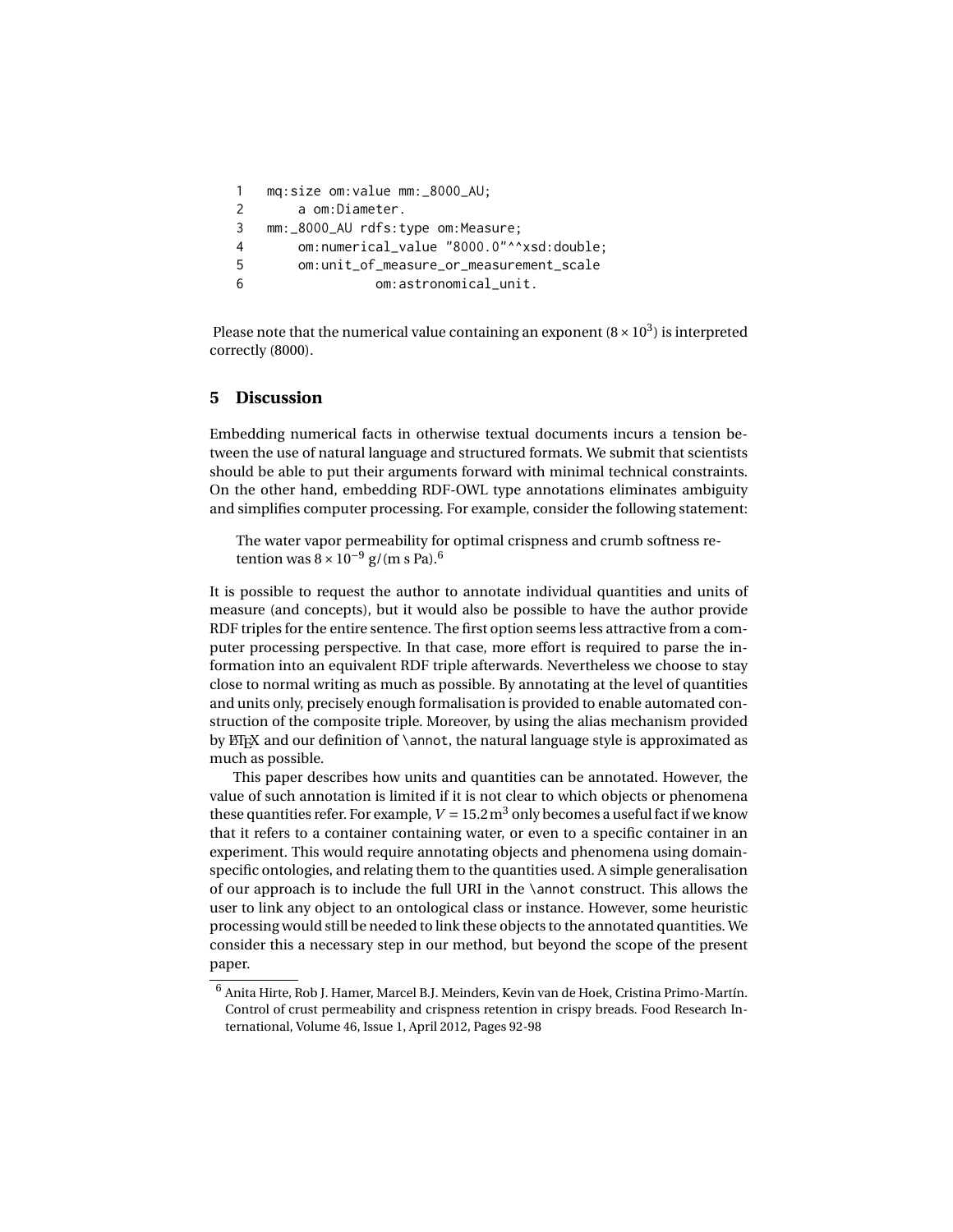Finally we note that OM, the ontology of quantities and units, is accessible through a set of web services that provide additional functionality if data is annotated along the above lines. They allow automatic checking of combinations of units and quantities for correctness and completeness, but also automatic unit conversions. These can be useful aids during paper writing or reading.

# **6 Conclusion**

For the research presented in this paper we have created a set of style files for LTFX that refer to concepts from an ontology of units and quantities. By using the commands used in these style files, quantities and units are annotated directly. The concept's URI is included as a hyperlink when generating the PDF. Using these annotations we have been able to extract triples from the PDF and insert them into an RDF triple store, which can be queried with specific querying constraints. The LATEX style files and corresponding PDF extraction tool will be made available in the near future.

In a broader sense it becomes feasible to do more with the annotated data, such as unit conversion, checking of dimension and unit consistency, integrating, performing computational methods on the data, etc. This functionality is available via OM web services [\[16\]](#page-11-14). To make the data even more reusable, it will be important to extract other concepts than quantities and units, such as the object or event that a value of such quantity refers to.

Ideally we should be able to annotate existing papers automatically. Frameworks such as GATE [\[15\]](#page-11-13), which provide automatic annotation will play an important role in this endeavour. In earlier work [\[2\]](#page-11-0) we have drafted heuristic rules for interpreting and formalising quantitative information in spreadsheets. This research could be extended towards quantitative information in scientific papers. At this moment, however, automatic annotation of measurements cannot be performed reliably enough in the cases we observed, which are intrinsically ambiguous and incomplete [\[2\]](#page-11-0). So, manual (and therefore, user-validated) annotation by authors is still required. The described method in this paper helps to annotate quantitative concepts such as quantities and units of measure, using the embedded URLs.

As the user will likely be using alias commands in ETEX anyway, extending these with semantic annotations does not require extra effort for the user and these annotations are, therefore, relatively for free. The user only needs to include the OM-ETEX package and is then able to use aliases with names close to the actual names of the units or measures, making the text easier to read.

In the light of extending this approach, we aim to investigate whether integration with STEX, SIunits, or SALT is possible. And as it is useful to annotate mathematical relations and operators, we will, moreover, define the URIs for relations and operators and more in OQR (Ontology of Quantitative Research) [\[24\]](#page-11-22).

## **References**

<span id="page-10-0"></span>1. Oro, E., Ruffolo, M.: PDF-TREX: An Approach for Recognizing and Extracting Tables from PDF Documents. In: Proceedings of the 10th International Conference on Document Analysis and Recognition. (july 2009) 906 –910